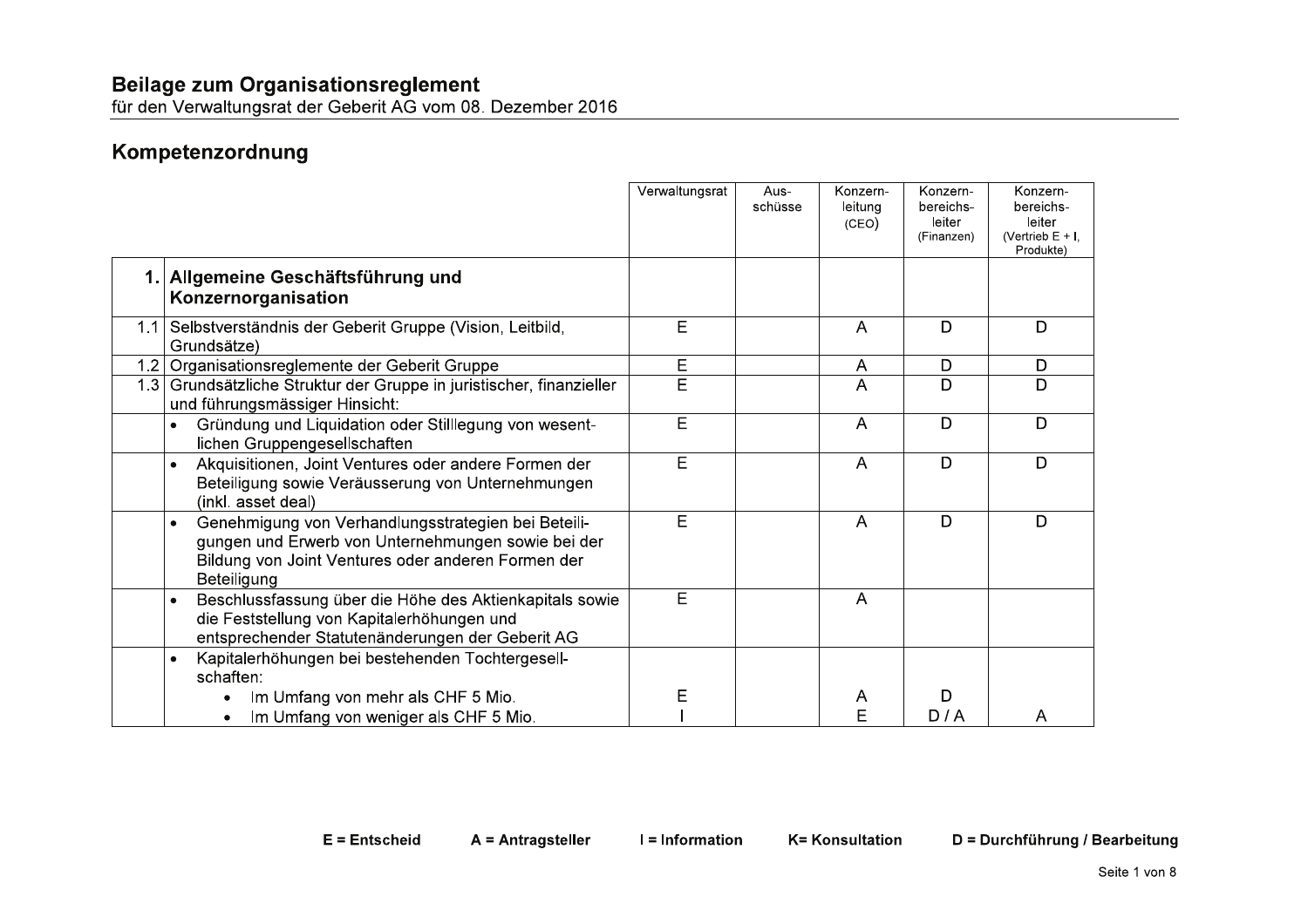|                                                                                        | Verwaltungsrat  | Aus-<br>schüsse                       | Konzern-<br>leitung<br>(CEO) | Konzern-<br>bereichs-<br>leiter<br>(Finanzen) | Konzern-<br>bereichs-<br>leiter<br>(Vertrieb $E + I$ ,<br>Produkte) |               |
|----------------------------------------------------------------------------------------|-----------------|---------------------------------------|------------------------------|-----------------------------------------------|---------------------------------------------------------------------|---------------|
| 2. Generalversammlung, Verwaltungsratssitzungen und<br><b>Aktionariat</b>              |                 |                                       |                              |                                               |                                                                     |               |
| 2.1 Gesetzliche und statutarische Geschäfte der General-<br>versammlung der Geberit AG | A an GV         | $\mathsf{A}$<br>(soweit<br>betroffen) | $\mathsf{A}$                 |                                               |                                                                     |               |
| 2.2 Vorbereitung der Verwaltungsratssitzungen                                          | E               |                                       | A                            |                                               |                                                                     |               |
| 2.3 Richtlinien für Aktienübertragung                                                  | E               |                                       | $\boldsymbol{\mathsf{A}}$    | D                                             |                                                                     |               |
| 2.4 Überwachung der Aktienübertragung                                                  | E               |                                       | $\mathsf{A}$                 | D                                             |                                                                     |               |
| 2.5 Investor Relations Aktivitäten                                                     |                 |                                       | E/D                          | $\overline{A/D}$                              |                                                                     |               |
|                                                                                        |                 |                                       |                              |                                               |                                                                     |               |
| E = Entscheid<br>A = Antragsteller                                                     | I = Information |                                       | <b>K= Konsultation</b>       |                                               | D = Durchführung / Bearbeitung                                      |               |
|                                                                                        |                 |                                       |                              |                                               |                                                                     | Seite 2 von 8 |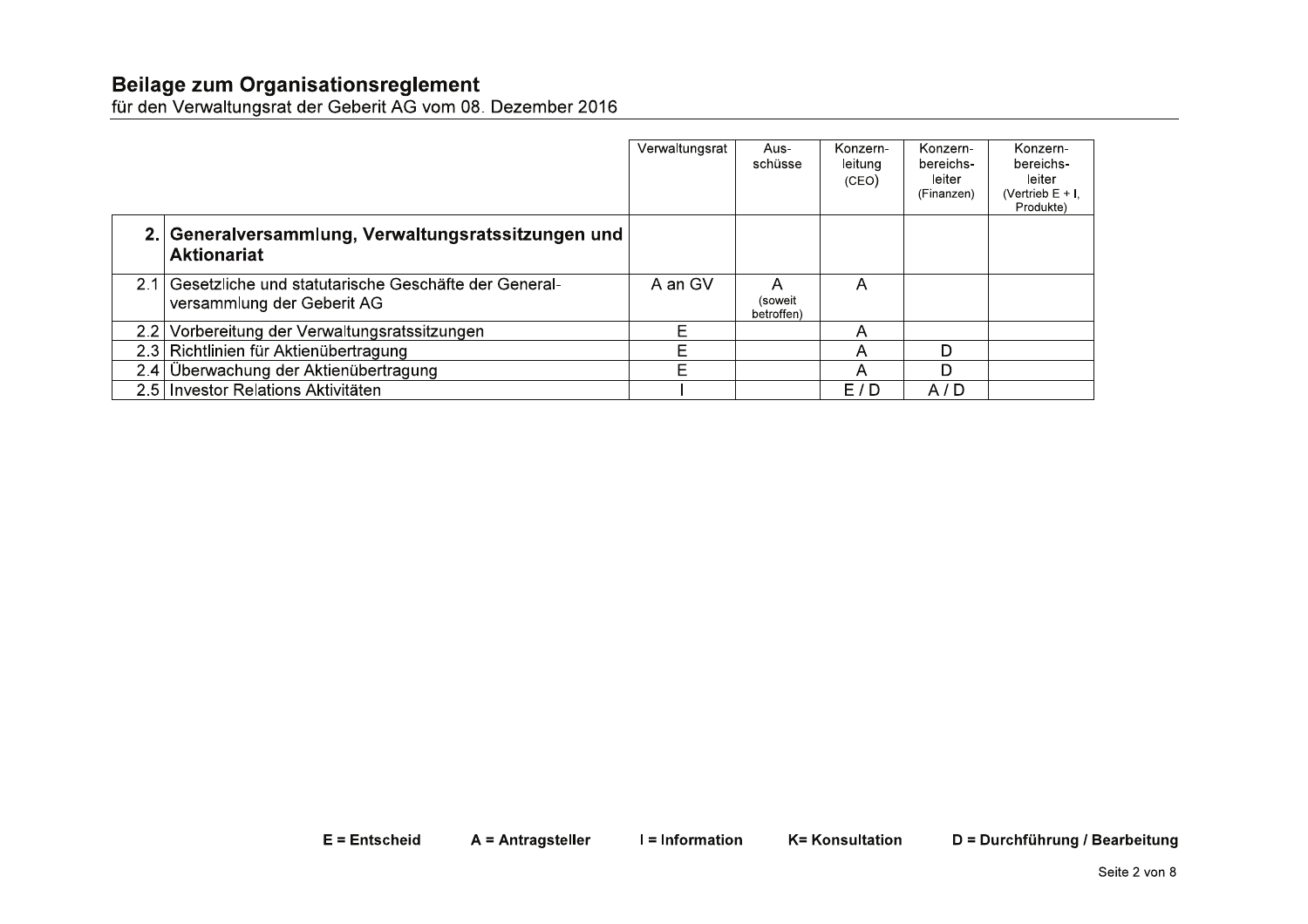|      |                                                                                                                                                         | Verwaltungsrat | Aus-<br>schüsse | Konzern-<br>leitung<br>(CEO) | Konzern-<br>bereichs-<br>leiter<br>(Finanzen) | Konzern-<br>bereichs-<br>leiter<br>(Vertrieb $E + I$ .<br>Produkte) |
|------|---------------------------------------------------------------------------------------------------------------------------------------------------------|----------------|-----------------|------------------------------|-----------------------------------------------|---------------------------------------------------------------------|
| 3.1  | Unternehmungsplanung und Finanzpolitik                                                                                                                  |                |                 |                              |                                               |                                                                     |
| 3.1  | Strategische Ziele und Gesamtstrategie der Geberit Gruppe                                                                                               | Е              |                 | A/D                          | D                                             | D                                                                   |
| 3.2  | Richtlinien für die Finanzpolitik der Geberit AG und der<br>Geberit Gruppe inkl. Festlegung der<br>Rechnungslegungsstandards                            | E              |                 | A                            | D                                             |                                                                     |
| 3.3  | Mittelfristplanung                                                                                                                                      |                |                 | Е                            | D                                             | D                                                                   |
| 3.4  | Wesentliche langfristige Projekte (Investitionsplanung)                                                                                                 | E              |                 | Α                            | D                                             | D                                                                   |
| 3.5  | Budget                                                                                                                                                  | E              |                 | Α                            | D                                             | D                                                                   |
| 3.6  | Jahresabschluss und Geschäftsbericht (einschliesslich<br>Lagebericht) der Geberit Gruppe sowie der Geberit AG                                           | E              | A               | D                            |                                               |                                                                     |
| 3.7  | Dividendenpolitik der Geberit AG                                                                                                                        | Е              |                 | Α                            | D                                             |                                                                     |
| 3.8  | Halbjahresabschluss und Halbjahresbericht der Geberit<br>Gruppe                                                                                         | E              | $\overline{A}$  | A                            | D                                             |                                                                     |
|      | 3.9 Ausgestaltung des Monatsberichts                                                                                                                    | E              |                 | A                            | D                                             |                                                                     |
| 3.10 | Begebung von Anleihen, von anderen Wertpapieren oder von<br>Optionen auf Aktien oder andere Wertpapiere sowie<br>Verwendung von Beteiligungspapieren    | E              |                 | A                            | A/D                                           |                                                                     |
| 3.11 | Festlegung von Limiten und Bandbreiten bezüglich Eigen-<br>kapitalquote, Nettoliquidität und Bankverschuldung ein-<br>schliesslich Finanzierungsleasing | E              |                 | $\overline{A}$               | D                                             |                                                                     |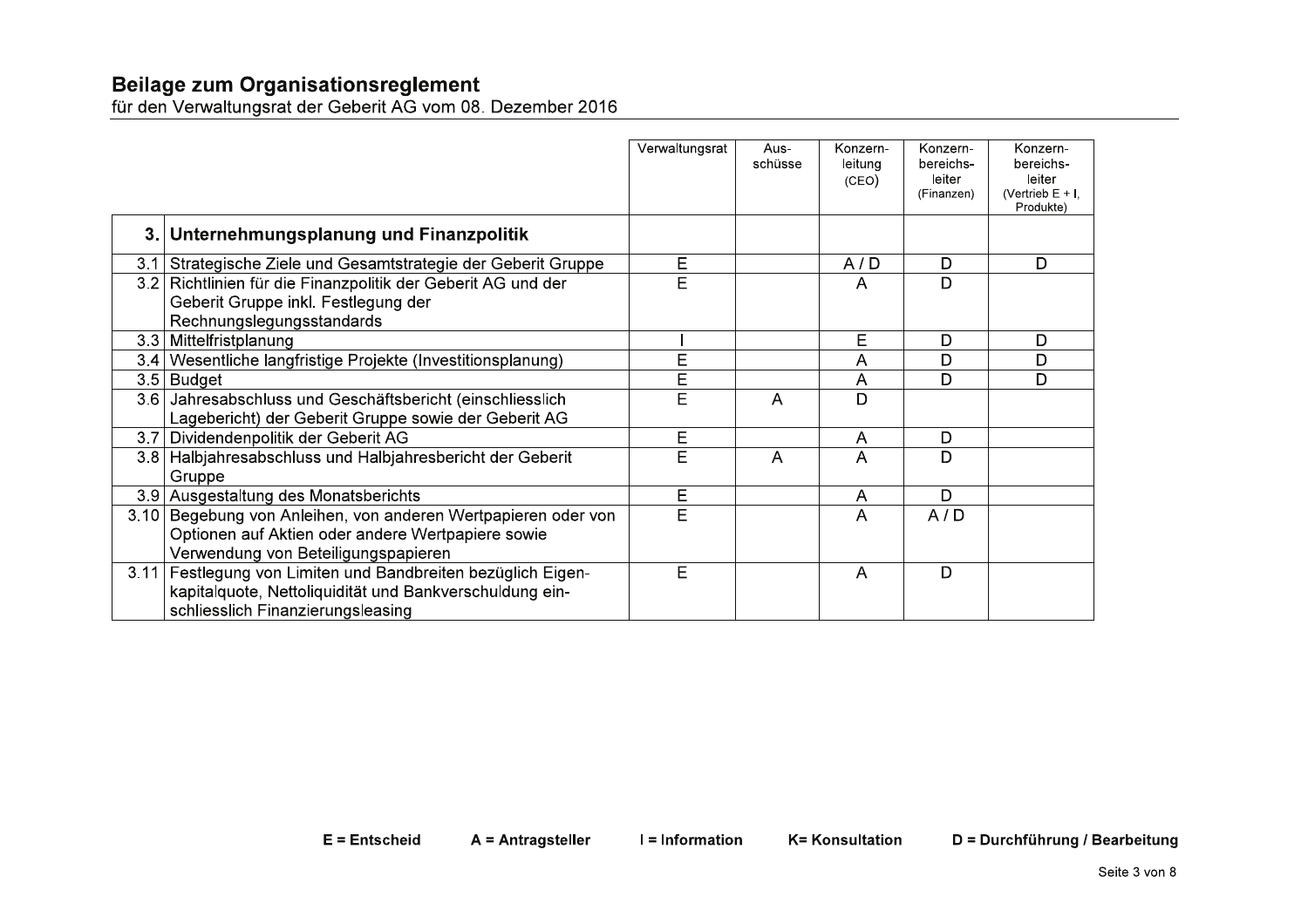|         |                                                                                                                                  | Verwaltungsrat | Aus-<br>schüsse | Konzern-<br>leitung<br>(CEO) | Konzern-<br>bereichs-<br>leiter<br>(Finanzen) | Konzern-<br>bereichs-<br>leiter<br>(Vertrieb $E + I$ .<br>Produkte) |
|---------|----------------------------------------------------------------------------------------------------------------------------------|----------------|-----------------|------------------------------|-----------------------------------------------|---------------------------------------------------------------------|
| $4_{-}$ | Geschäftsaktivitäten                                                                                                             |                |                 |                              |                                               |                                                                     |
| 4.1     | Projekte (Gesamtkosten und Investitionen des freigegebenen<br>Jahresbudgets für F&E, IT, Produktion, Marketing und<br>Personal): |                |                 |                              |                                               |                                                                     |
|         | Im Gesamtwert von über CHF 5 Mio.                                                                                                | Е              |                 | A                            | D                                             | D                                                                   |
|         | Im Gesamtwert von über CHF 2 Mio.                                                                                                |                |                 | E                            | A                                             | Α                                                                   |
|         | Im Gesamtwert bis CHF 2 Mio.                                                                                                     |                |                 |                              | E/1                                           | E/1                                                                 |
| 4.2     | Freigabe / Bewilligung von Budgetnachträgen (kumuliert pro                                                                       |                |                 |                              |                                               |                                                                     |
|         | Jahr):                                                                                                                           |                |                 |                              |                                               |                                                                     |
|         | Im Gesamtwert von über CHF 1.0 Mio.                                                                                              | E              |                 | A                            | D                                             | D                                                                   |
|         | Im Gesamtwert von über CHF 300.000                                                                                               |                |                 | E                            | A/D                                           | A/D                                                                 |
|         | Im Gesamtwert bis CHF 300.000<br>$\bullet$                                                                                       |                |                 |                              | E                                             | E                                                                   |
| 4.3     | Erwerb und Veräusserung von Aktiven (Ausnahme grup-<br>peninterne Transaktionen):                                                |                |                 |                              |                                               |                                                                     |
|         | Im Gesamtwert von über CHF 5 Mio.<br>$\bullet$                                                                                   | E              |                 | A                            | D                                             | D                                                                   |
|         | Im Gesamtwert bis CHF 5 Mio.                                                                                                     |                |                 | E                            | A                                             | A                                                                   |
|         | Der Gesamtwert entspricht dem Verkehrswert oder dem                                                                              |                |                 |                              |                                               |                                                                     |
|         | Buchwert der zu erwerbenden oder zu verkaufenden Aktiven,                                                                        |                |                 |                              |                                               |                                                                     |
|         | wobei der grössere Wert massgebend ist                                                                                           |                |                 |                              |                                               |                                                                     |
| 4.4     | Abschluss von Leasing oder Mietverträgen:                                                                                        |                |                 |                              |                                               |                                                                     |
|         | Im Gesamtwert von über CHF 5 Mio.<br>$\bullet$                                                                                   | Е              |                 | A                            | D                                             | D                                                                   |
|         | Im Gesamtwert von über CHF 1 Mio.                                                                                                |                |                 | E                            | A                                             | A                                                                   |
|         | Im Gesamtwert von unter CHF 1 Mio.                                                                                               |                |                 |                              | E/I                                           | E/I                                                                 |
| 4.5     | Abschluss von Lizenz- oder Knowhowverträgen von grund-                                                                           |                |                 | E                            | A/D                                           | A/D                                                                 |
|         | sätzlicher Bedeutung bezüglich Märkte, Produkte oder                                                                             |                |                 |                              |                                               |                                                                     |
|         | Standorte                                                                                                                        |                |                 |                              |                                               |                                                                     |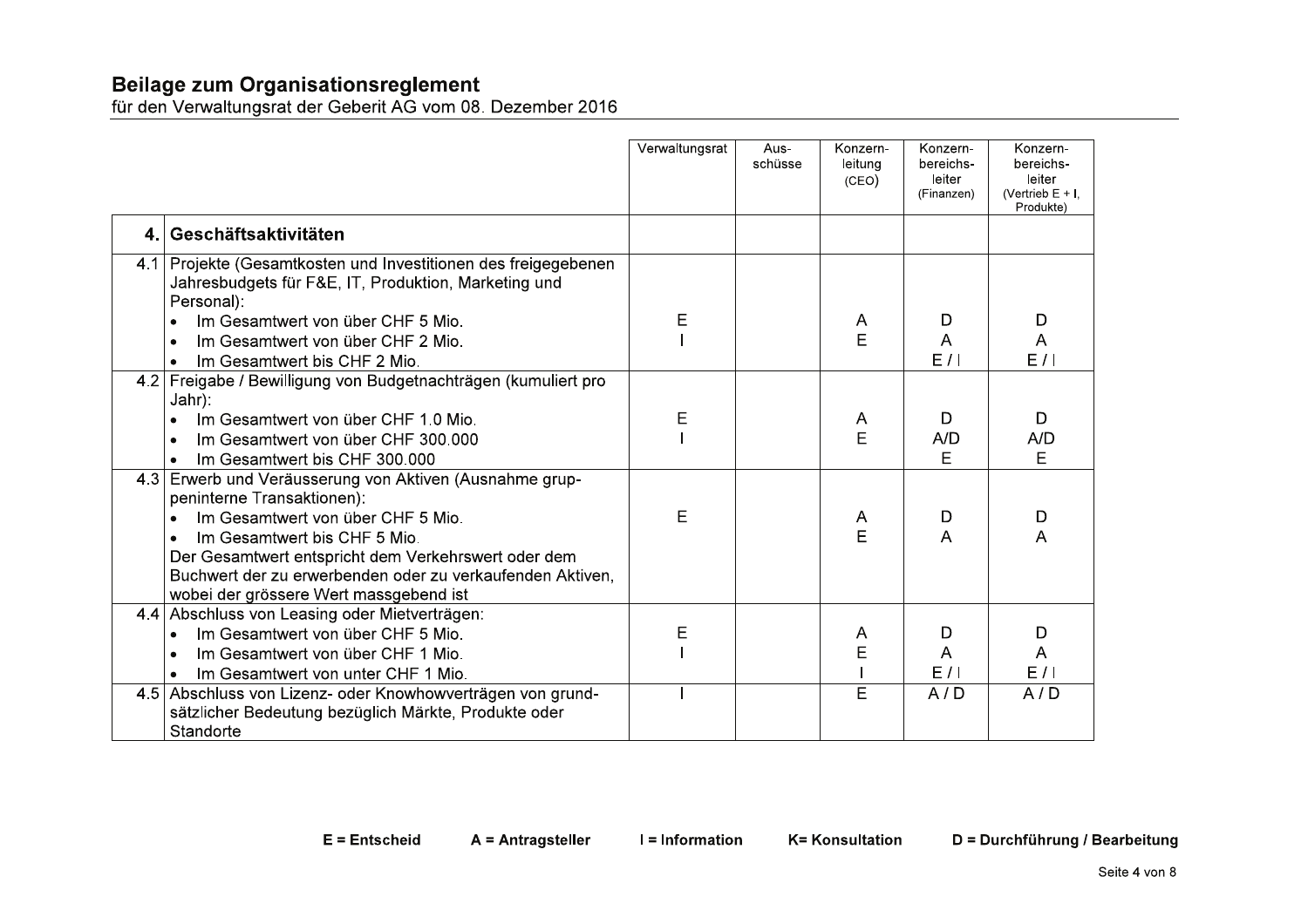|                                                                                                                                                                                                                                                                                                                                  | Verwaltungsrat | Aus-<br>schüsse<br>(Revisions-<br>ausschuss) | Konzern-<br>leitung<br>(CEO) | Konzern-<br>bereichs-<br>leiter<br>(Finanzen) | Konzern-<br>bereichs-<br>leiter<br>(Vertrieb E + I.<br>Produkte) |
|----------------------------------------------------------------------------------------------------------------------------------------------------------------------------------------------------------------------------------------------------------------------------------------------------------------------------------|----------------|----------------------------------------------|------------------------------|-----------------------------------------------|------------------------------------------------------------------|
| 4.6 Entscheid über Anhebung und Abstand von Prozessen sowie<br>Abschluss von Vergleichen:<br>Im Gesamtwert von über CHF 5 Mio.<br>Im Gesamtwert von über CHF 1 Mio.<br>Im Gesamtwert von unter CHF 1 Mio.<br>Grundsätzlich ist bei allen Prozessen mit einem Streitwert von<br>mehr als CHF 50,000 der Rechtsdienst beizuziehen. |                |                                              | Α                            | Α                                             | A                                                                |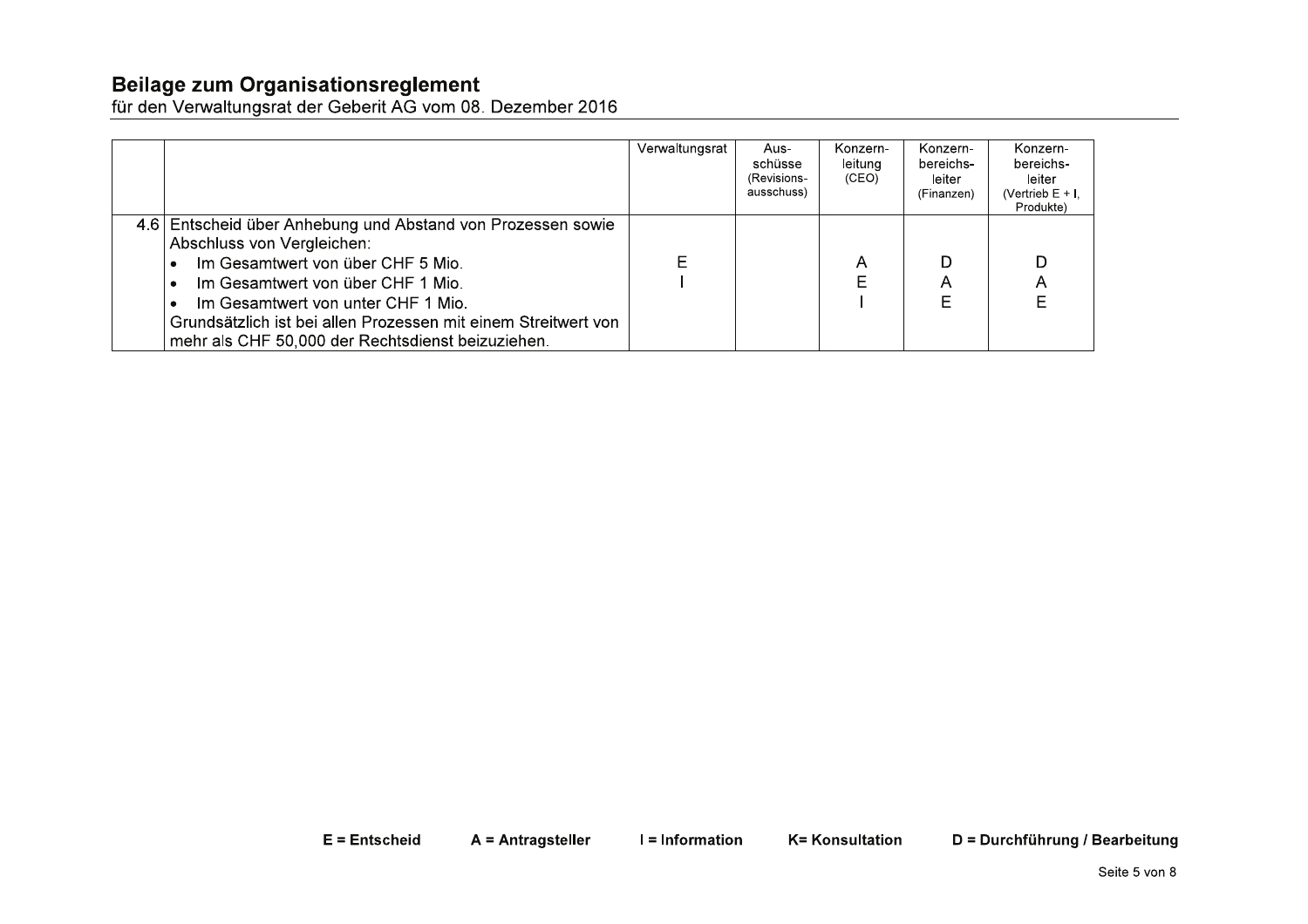|      | 5. Risk Management / Interne und externe Revision                                                |   |     |  |
|------|--------------------------------------------------------------------------------------------------|---|-----|--|
| 5.11 | Oberaufsicht über interne und externe Revision                                                   |   |     |  |
|      | 5.2 Genehmigung der Richtlinien für die Tätigkeit der internen<br>Revision                       | Α |     |  |
|      | 5.3 Entgegennahme und Verabschiedung der Berichterstattung<br>der internen und externen Revision | Α |     |  |
|      | 5.4 Leistungsbeurteilung interne und externe Revision                                            | А | K/A |  |
|      | 5.5 Nomination der Revisionsstelle der Geberit AG                                                | А | K/A |  |
|      | 5.6 Ausgestaltung der Risk Management Systeme                                                    |   | K/A |  |
|      | 5.7 Richtlinien für die Versicherungspolitik                                                     |   |     |  |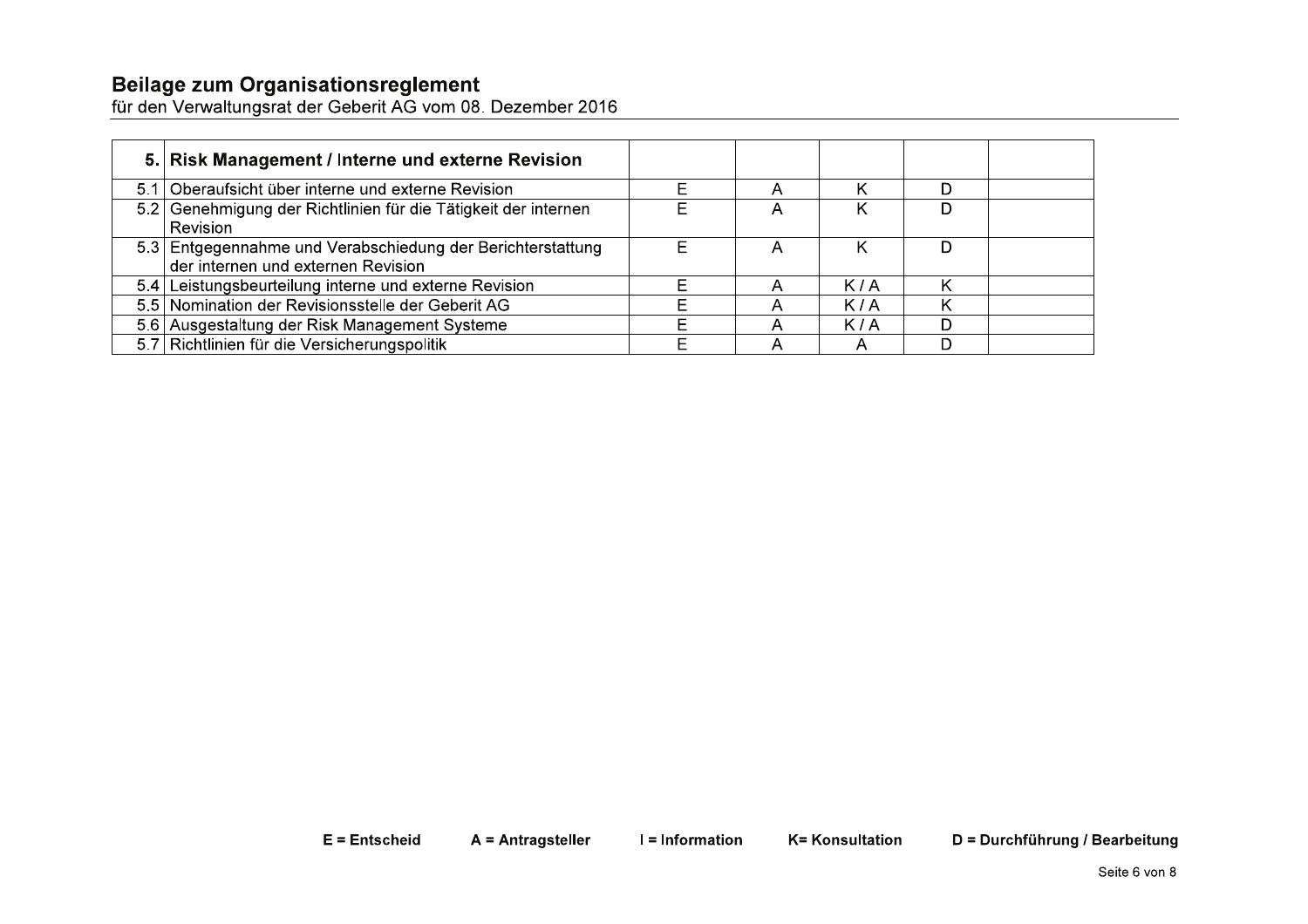|                                                                                                                                               | Verwaltungsrat    | Aus-<br>schüsse<br>(NCC) | Konzern-<br>leitung<br>(CEO)                 | Konzern-<br>bereichs-<br>leiter<br>(Finanzen) | Konzern-<br>bereichs-<br>leiter<br>(Vertrieb $E + I$ ,<br>Produkte) |
|-----------------------------------------------------------------------------------------------------------------------------------------------|-------------------|--------------------------|----------------------------------------------|-----------------------------------------------|---------------------------------------------------------------------|
| 6. Personelles                                                                                                                                |                   |                          |                                              |                                               |                                                                     |
| 6.1 Ernennung, Abberufung von:                                                                                                                |                   |                          |                                              |                                               |                                                                     |
| Präsident des Verwaltungsrats<br>$\bullet$                                                                                                    | A an GV           | $\overline{A}$           |                                              |                                               |                                                                     |
| Vizepräsident<br>$\bullet$                                                                                                                    | E                 | A                        |                                              |                                               |                                                                     |
| Vorsitzender und Mitglieder Ausschüsse (ohne NCC)<br>$\bullet$                                                                                | Ē                 | $\overline{\mathsf{A}}$  |                                              |                                               |                                                                     |
| Mitglieder des NCC<br>$\bullet$                                                                                                               | A an GV           | A                        |                                              |                                               |                                                                     |
| Vorsitzender des NCC<br>$\bullet$                                                                                                             | Е                 | A                        |                                              |                                               |                                                                     |
| Vorsitzender der Konzernleitung (CEO)<br>$\bullet$                                                                                            | E                 | A                        |                                              |                                               |                                                                     |
| Mitglieder der Konzernleitung<br>$\bullet$                                                                                                    | E                 | A                        | A                                            |                                               |                                                                     |
| Sekretär des Verwaltungsrats<br>$\bullet$                                                                                                     | Ē                 | A                        | A/K                                          |                                               |                                                                     |
| Leiter interne Revision<br>$\bullet$                                                                                                          | Ē                 | A                        | A                                            | D                                             |                                                                     |
| Führungskräfte der Führungsstufe 2<br>$\bullet$                                                                                               |                   |                          | E                                            | A/D                                           | A/D                                                                 |
| Führungskräfte der Führungsstufe 3 und 4<br>$\bullet$                                                                                         |                   |                          | E                                            | A/D                                           | A/D                                                                 |
| 6.2 Allgemeine Grundsätze betreffend der Anstellungsbedin-                                                                                    |                   |                          |                                              |                                               |                                                                     |
| gungen und der Entlöhnungssysteme:                                                                                                            |                   |                          |                                              |                                               |                                                                     |
| Der Führungskräfte der Führungsstufe 1<br>$\bullet$                                                                                           | E                 | $\mathsf{A}$             | A                                            |                                               |                                                                     |
| Führungskräfte der Führungsstufe 2 bis zur Führungs-<br>$\bullet$<br>stufe 4                                                                  | E                 | A                        | K/A                                          |                                               |                                                                     |
| 6.3 Vergütungen VR und Konzernleitung                                                                                                         |                   |                          |                                              |                                               |                                                                     |
| Vergütungsbericht<br>$\bullet$                                                                                                                | E                 | $\overline{A}$           | A                                            | D                                             |                                                                     |
| Vergütung des VR<br>$\bullet$                                                                                                                 | A an GV           | A                        |                                              | D                                             |                                                                     |
| Vergütung der Konzernleitung (inkl. CEO)<br>$\bullet$                                                                                         | A an GV           | $\mathsf{A}$             | A                                            | D                                             |                                                                     |
| Verwendung des Zusatzbetrags für neue Mitglieder der<br>Konzernleitung (inkl. CEO)                                                            | E                 | A                        | A                                            | D                                             |                                                                     |
| Vergütungen der Mitglieder des VR (vorbehältlich<br>Genehmigung GV)                                                                           | E                 | $\overline{A}$           |                                              | D                                             |                                                                     |
| Individuelle Vergütungen des Vorsitzenden der<br>Konzernleitung (CEO) und der Mitglieder der<br>Konzernleitung (vorbehältlich Genehmigung GV) | E                 | $\overline{A}$           | $\overline{A}$<br>(ohne<br>Vergütung<br>CEO) | D                                             |                                                                     |
| $E =$ Entscheid<br>A = Antragsteller                                                                                                          | $l = Information$ |                          | <b>K= Konsultation</b>                       |                                               | D = Durchführung / Bearbeitung                                      |